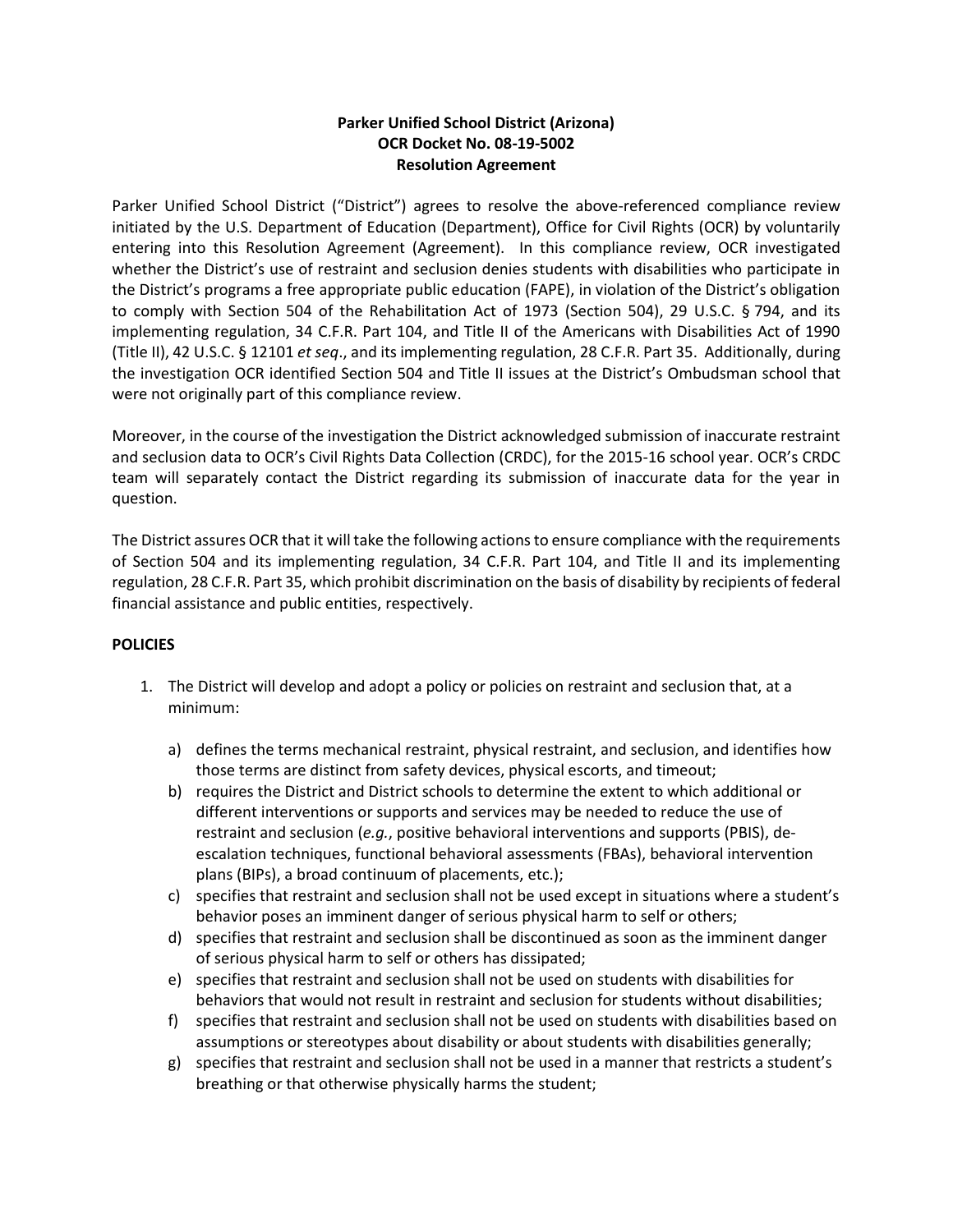- h) specifies that restraint and seclusion shall be used only by school personnel who are trained in the safe and effective use of restraint and seclusion techniques, unless an emergency situation does not allow for sufficient time to summon trained personnel;
- i) specifies that all uses of restraint and seclusion be documented in a manner that is consistent with Term 5;
- j) specifies that if a student is subjected to restraint or seclusion, then that student's parent or guardian must be notified (in a language he or she can understand) on the same day that the restraint or seclusion is used, unless same-day notice is impracticable, in which case notice must be given by the end of the following day;
- k) specifies that notification of restraint or seclusion, as discussed in Term  $1(i)$ , be documented and that such documentation be kept in the student's record;
- l) specifies that all District schools take individualized measures to address the underlying cause(s) of a student's behavior that led to a restraint or seclusion;
- m) specifies that all District schools take individualized measures to address any negative effects of restraint or seclusion on a student, including the possibility of compensatory services or other remedial measures; and
- n) specifies that any special education or related services that are made up as a result of the use of restraint or seclusion be documented and that documentation be kept in the student's record.
- 2. The District will revise policy regulation IHBA-RA by clarifying that based on new information about a student's educational needs, a review of a student's progress may need to be conducted more frequently than an annual basis. That review may result in the need for a reevaluation.
- 3. The District will disseminate the approved policies by, at a minimum:
	- a) posting the policies on the District's website and all student and parent handbooks in English, Spanish, and any other languages frequently spoken by District students' parents and guardians – and sending them to all parents and guardians of District students; and
	- b) posting the policies in the District's online policy manual and sending them to all District personnel.

**Reporting Requirement A:** Within 60 calendar days of this Agreement being signed, the District will submit to OCR a draft of the policies required by Terms 1 and 2. The District will promptly and fully address OCR's feedback, if any, until the District receives OCR's final approval of the policies.

**Reporting Requirement B:** Within 30 calendar days of receiving OCR's final approval of the policies: (i) the District's Governing Board will adopt the approved policies; and (ii) the District will submit to OCR documentation demonstrating that the approved policies were adopted by the Board (*e.g.*, a copy of Board meeting minutes). The District will promptly and fully address OCR's feedback, if any, until the District receives notice from OCR that no further reporting is required for Reporting Requirement B.

**Reporting Requirement C:** Within 30 calendar days of the District receiving notice from OCR that no further reporting was required for Reporting Requirement B, the District will: (i) disseminate the approved policies as required by Term 3; and (ii) submit to OCR documentation demonstrating that the approved policies were disseminated as required by Term 3 (*e.g.*, screenshots or print outs of the District's website; emails showing recipients and attachments; etc.). The District will promptly and fully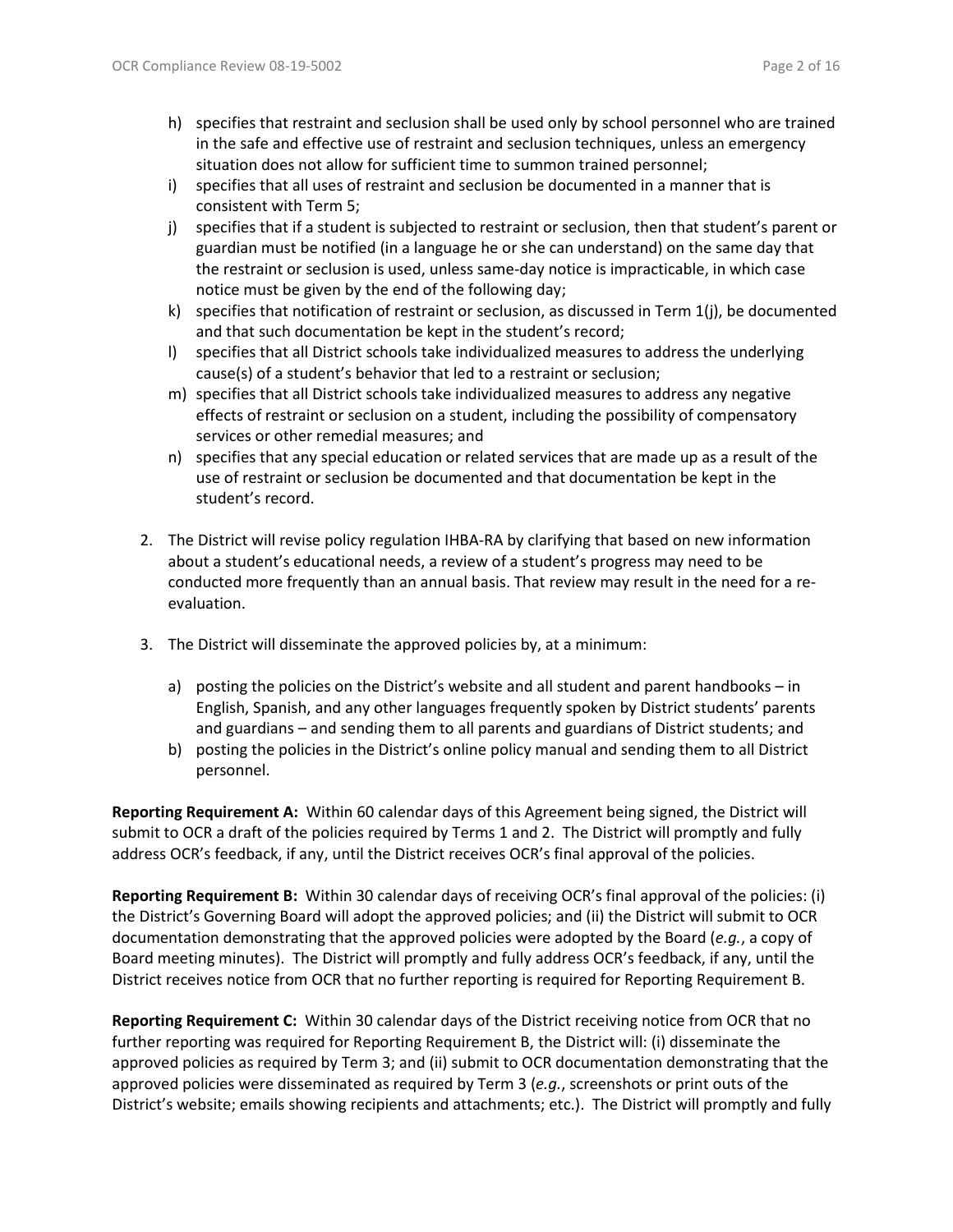address OCR's feedback, if any, until the District receives notice from OCR that no further reporting is required for Reporting Requirement C or Terms 1, 2, and 3.

### **INFORMATION COLLECTION AND RECORD KEEPING**

4. Prior to start of every school year, the District will: (1) identify every room in the District that is available for use that is consistent with its seclusion policy; (2) notify all staff of the seclusion rooms; (3) identify for all staff the policies related to the use of the seclusion rooms; and (4) provide any necessary clarification distinguishing the use of the seclusion rooms from removals that do not meet the definition of a seclusion.

**Reporting Requirement A:** Within 60 calendar days of this Agreement being signed, the District will submit to OCR a list of each room available for use that is consistent with its seclusion policy. The listing will include: (i) the name of the school where the room is located; (ii) a description of the room and accompanying photographs; (iii) a description of the room's location within the school building; (iv) the names and titles of staff that have access to the rooms; and (v) the names and titles of any staff that are assigned to the room. The District will promptly and fully address OCR's feedback, if any, until the District receives notice from OCR that no further reporting is required for Reporting Requirement A.

**Reporting Requirement B:** Within 30 calendar days of receiving notice from OCR that no further reporting is required for Reporting Requirement A, the District will submit to OCR documentation verifying that it notified all staff of: the available seclusion rooms, policies related to the use of seclusion rooms, and provided any necessary clarification distinguishing the use of the seclusion rooms from pull outs that do not meet the definition or a seclusion. The District will promptly and fully address OCR's feedback, if any, until the District receives notice from OCR that no further reporting is required for Reporting Requirement A.

- 5. The District will create a form, to be used by every District school, that captures the following information for every use of restraint and for every use of seclusion:
	- a) the name of the student restrained or secluded;
	- b) the school and grade of the student restrained or secluded;
	- c) the date of the restraint or seclusion;
	- d) whether the student who was restrained or secluded is a previously identified student with a disability;
	- e) a clear identification of whether the student was restrained, secluded, or both;
	- f) if the student was restrained, a clear identification of whether the student was mechanically restrained, physically restrained, or both;
	- g) if the student was restrained, the location of the restraint (*e.g.*, cafeteria, playground, classroom, school bus, etc.);
	- h) if the student was secluded, which of the rooms identified in Term 4 was used;
	- i) the start time, end time, and total time of the restraint or seclusion;
	- j) the name(s) of staff directly involved (*i.e.*, conducting the restraint or seclusion);
	- k) the name(s) of staff who witnessed, but were not directly involved in, the restraint or seclusion;
	- l) a description of the antecedent factors;
	- m) a description of the student's behavior that precipitated the school's belief that restraint or seclusion was justified;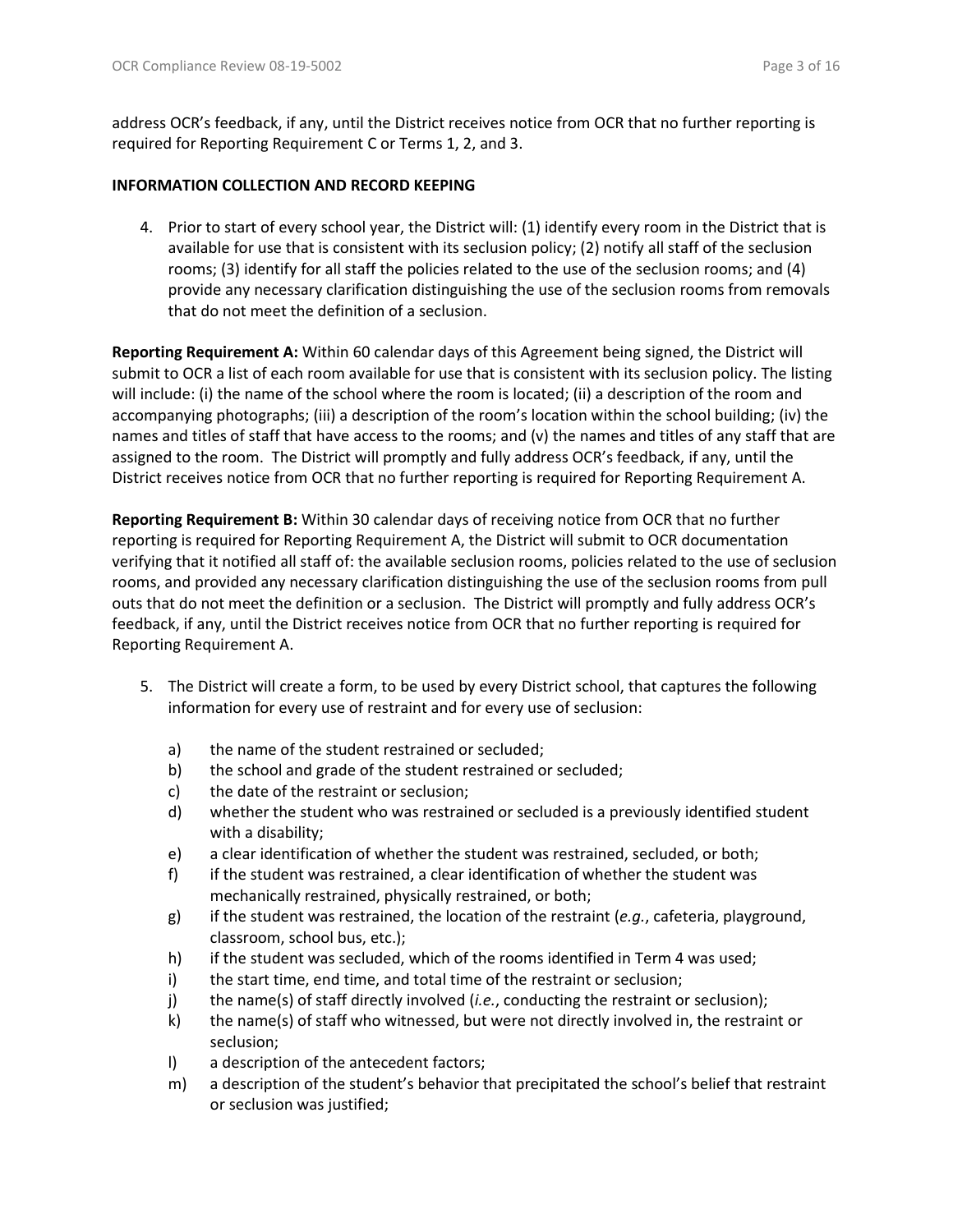- n) a description of the de-escalation strategy or strategies used prior to the restraint or seclusion, or an explanation for why none were attempted;
- o) the activity or activities that the student missed during the restraint or seclusion (*e.g.*, a related service, special education, a general education class, etc.);
- p) a description of how the restraint or seclusion was conducted (*i.e.*, for restraints, how was staff positioned, was the student sitting, standing, prone, supine, etc.);
- q) a description of events immediately following the restraint or seclusion (i.e., student remained in classroom or removed to different location, student met with counselor, etc.)
- r) whether the student or staff suffered any injury or needed any medical treatment as a result of the restraint or seclusion;
- s) the date, time, and method by which the student's parent or guardian was notified of the restraint or seclusion (and if the notification was made in a language other than English, the language used);
- t) for students not previously identified as a student with a disability, whether the school will hold a team meeting to discuss:
	- i. whether the student is suspected<sup>1</sup> of having a disability, and therefore, should be referred for a Section 504 evaluation, IDEA evaluation, or both;
- u) for students previously identified as a student with a disability, will the school hold a Section 504 or IEP team meeting to discuss:
	- i. whether the relevant provisions of the student's Section 504 plan or IEP were implemented;
	- ii. whether the student needs a re-evaluation;
	- iii. whether the student's plan needs to be revised; and/or
	- iv. whether the student is due compensatory services.
- v) the name(s) of the person(s) who completed the form;
- w) the date the form was completed; and the name of the staff who entered the above data into the District's school-wide information system and the date it was entered.
- 6. The District will develop and adopt a procedure (or regulation) designed to ensure the accurate, timely, and thorough collection of the information required by Term 5. The procedure will include, at a minimum:
	- a) how forms must be disseminated and available to staff on an on-going basis;
	- b) that the staff completing the form will be either the teacher or staff member most knowledgeable about the student or the staff member who engaged the student in the restraint or seclusion;
	- c) that the form should be completed as soon as the emergency situation has ended, if practicable, but no later than 24 hours after the emergency; and
	- d) who will be responsible for maintaining completed forms for a minimum of five years.
- 7. The District will disseminate the approved form and procedure by, at a minimum:

<sup>&</sup>lt;sup>1</sup> Suspicion of a disability may be based on information that the precipitating behavior is part of a larger pattern of behavior, or other individualized information about the student that suggests that the student should be referred for an evaluation.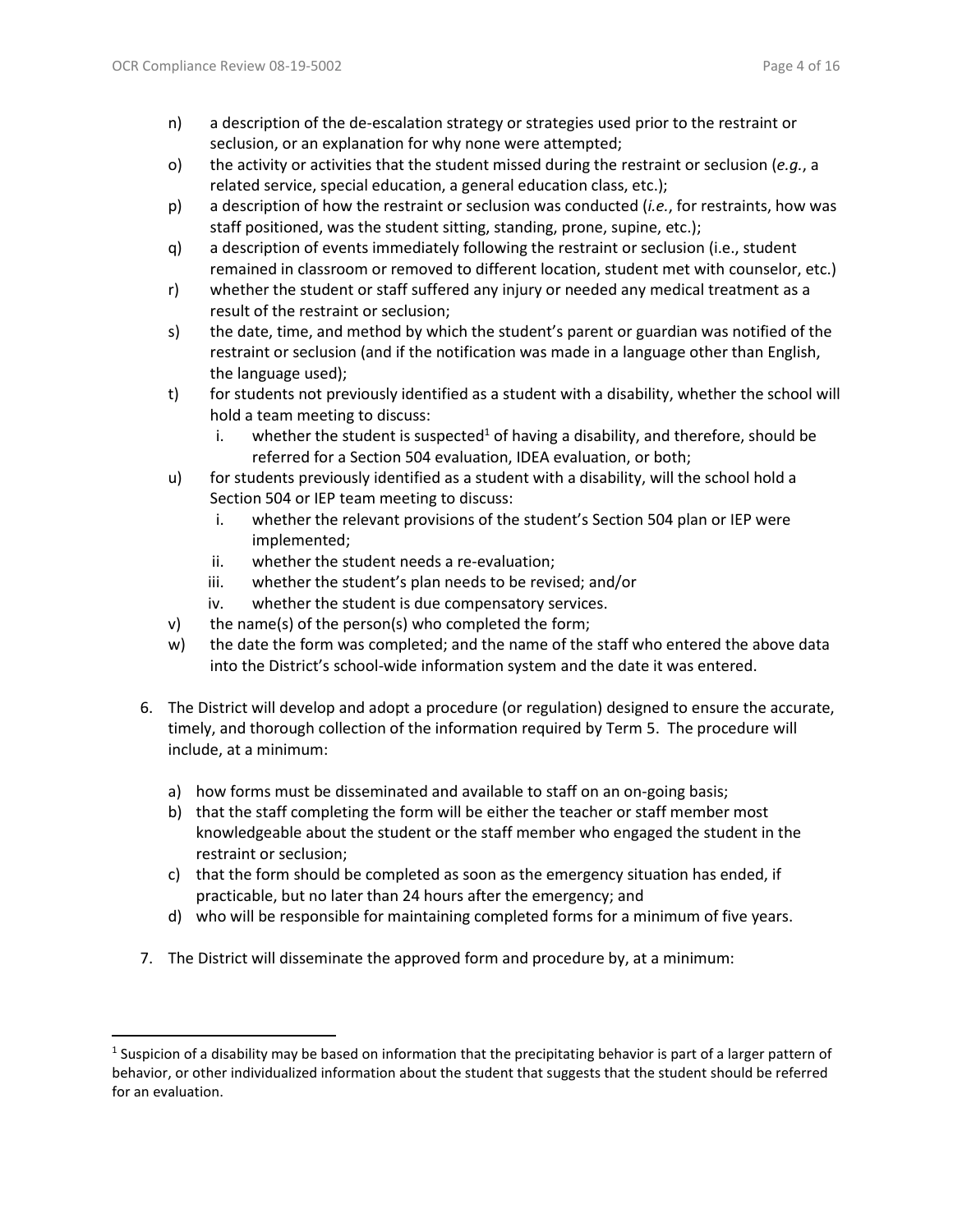- a) posting the form and procedure in the District's online policy manual and staff intranet website, and sending it to all District personnel; and
- b) adding the form and procedure to all staff handbooks.

**Reporting Requirement A:** Within 60 calendar days of this Agreement being signed, the District will submit to OCR drafts of: (i) the form required by Term 5; and (ii) the procedure required by Term 6. The District will promptly and fully address OCR's feedback, if any, until the District receives OCR's final approval of the form and procedure.

**Reporting Requirement B:** Within 30 calendar days of the District receiving OCR's final approval of the form and procedure, the District will: (i) disseminate the approved form and procedure as required by Term 7; (ii) submit to OCR documentation demonstrating that the approved form and procedure were disseminated as required by Term 7; and (iii) provide OCR with a brief written statement confirming that its information collection system is fully operational. The District will promptly and fully address OCR's feedback, if any, until the District receives notice from OCR that no further reporting is required for Reporting Requirement B.

**Reporting Requirement C:** Within 30 calendar days of the end of the 2021-2022 school year, the District will submit to OCR: (i) copies of all forms completed during the 2021-2022 school year, and (ii) written confirmation that a form was completed for every restraint and seclusion, or an explanation for why a form was not completed for one or more restraint or seclusion incidents and a plan for remedying that failure. The District will promptly and fully address OCR's feedback, if any, until the District receives notice from OCR that no further reporting is required for Reporting Requirement C or Terms 5, 6, and 7.

8. Based on the information collected on the form described in Term 5, the District will, as needed, convene a Section 504 or IEP team to address the need to evaluate or re-evaluate a student, revise a student's plan, and/or provide compensatory education or remedial services to a student.

**Reporting Requirement A:** Within 30 calendar days of the end of the 2021-2022 school year, the District will submit to OCR documentation demonstrating that it held the necessary Section 504 or IEP meetings. Documentation should include, but not necessarily be limited to, eligibility determinations; reevaluation results; revised Section 504 Plans or IEPs; or plans to provide compensatory education or remedial services. The District will promptly and fully address OCR's feedback, if any, until the District receives notice from OCR that no further reporting is required for Reporting Requirement A or Term 8.

### **TRAINING**

- 9. Using one or more qualified trainers, the District will annually train all relevant staff, which should include principals, assistant principals, deans, behavior interventionists, related service providers, special education teachers and aides, general education teachers, guidance counselors, school resource officers, and any other staff deemed relevant by the District and including a participant evaluation form. The training will cover the following topics:
	- a) the policies approved pursuant to Terms 1, 2 and 3;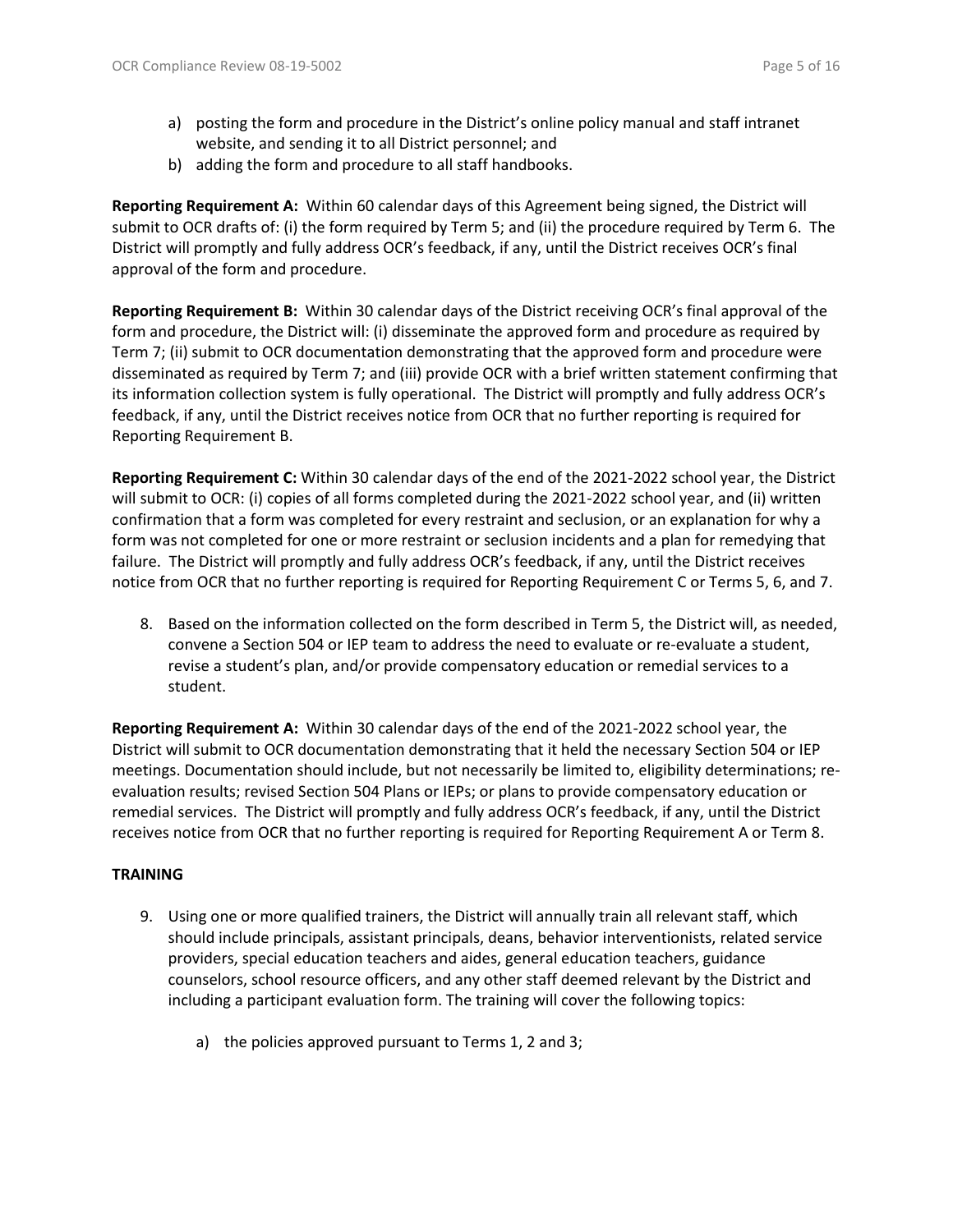- b) the form and procedure described in Terms 5 and 6, respectively;  $^2$
- c) that the use of restraint and seclusion is an individualized determination based on a student's individual need;
- d) reducing the reliance on restraint and seclusion and identifying alternatives;
- e) the safe use of restraint and seclusion;
- f) how the use of restraint and seclusion may deny a student a FAPE and signal the need for an evaluation or re-evaluation; and
- g) a school's obligation to remedy any denial of FAPE that resulted from the school's prior use of restraint or seclusion.

**Reporting Requirement A:** Within 60 calendar days of receiving notice from OCR that no further reporting is required for Terms 1 through 7, regarding the development of policies, forms, and procedures, the District will submit to OCR: (i) draft training materials; (ii) the name(s), title(s) or position(s), and qualifications of one or more qualified individuals to provide the training(s); and (iii) a list of proposed individuals to be trained, including each person's name, location (*i.e.*, central office or school name), and title or position. The District will promptly and fully address OCR's feedback, if any, until the District receives OCR's final approval of the training materials, trainer(s), and trainee list.

**Reporting Requirement B:** Within 60 calendar days of receiving OCR's final approval of the training materials, trainer(s), and trainee list, the District will conduct the training and submit to OCR: (i) the date(s), time(s), and location(s) of the training session(s); (ii) confirmation that the approved training materials were used; (iii) confirmation that the approved trainer(s) was used; (iv) the names, locations, and titles or positions of staff who attended the training(s) along with copies of training evaluations from each participant; and (v) the names, locations (*i.e.*, central office or school name), and titles or positions of staff who did not attend the training, an explanation for each person's absence, and a plan to train each person. The District will promptly and fully address OCR's feedback, if any, until the District receives notice from OCR that no further reporting is required for Reporting Requirement B.

**Reporting Requirement C:** Within 30 calendar days of the end of the 2021-2022 school year, the District will submit to OCR the date on which the District will conduct its annual restraint and seclusion staff training for the 2022-2023 school year. The District will promptly and fully address OCR's feedback, if any, until the District receives notice from OCR that no further reporting is required for Reporting Requirement C or Term 9.

## **REVIEW, ASSESSMENT, AND PLANNING**

- 10. On an annual basis, the District will review the use of restraint and seclusion. The District's exceptional student services director, the District's superintendent and/or assistant superintendent, and other relevant staff will participate in the evaluation. The review will include, at a minimum:
	- a) an examination of all forms completed pursuant to Term 5 and a determination of whether they were completed in accordance with the requirements of Terms 4 and 5;
	- b) an analysis of whether the form described in Term 5 was completed consistently, accurately, and with fidelity across each District school;

 $<sup>2</sup>$  District and school staff who are not responsible for completing, maintaining, or supervising the completion of</sup> the form described in Term 5, do not have to attend this portion of the training.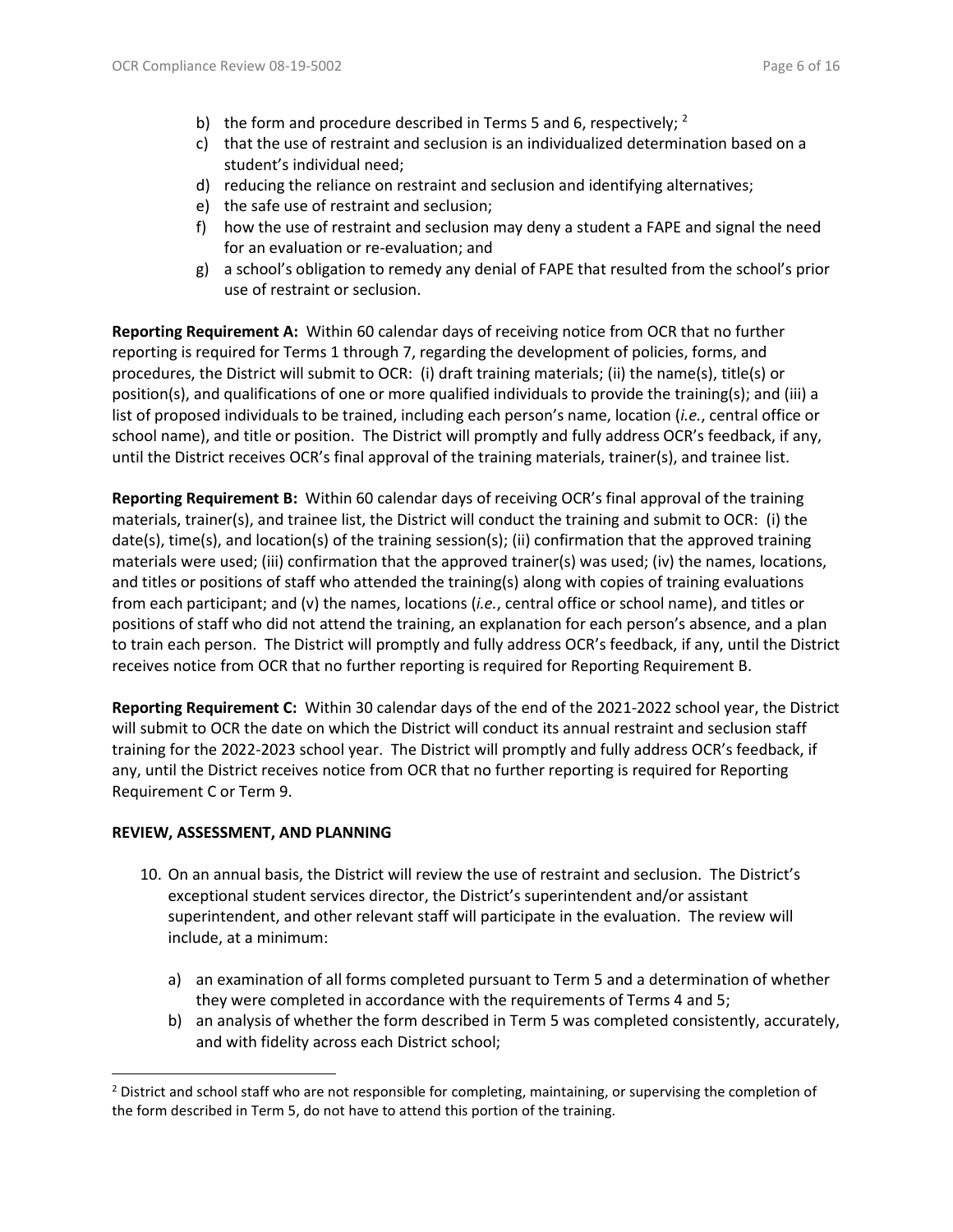- c) an analysis of restraint and seclusion data, including disaggregation by action taken (*i.e.*, mechanical restraint, physical restraint, or seclusion), school, staff using restraint and seclusion, and student disability status;
- d) an identification of efforts at each school to reduce its reliance on the use of restraint and seclusion;
- e) an analysis of whether school-based staff's use of restraint or seclusion was an individualized determination based on the student's need;
- f) an analysis of whether the behaviors that led to the restraint or seclusion of a student were part of a pattern of behaviors that should have led school-based staff to seek an evaluation or re-evaluation;
- g) an analysis of whether school-based staff considered the impact of the restraint or seclusion on the student and if it necessitated an evaluation or re-evaluation of the student;
- h) an analysis of whether school-based staff considered if a student's current array of regular or special education and related aids and services provided the student with a FAPE;
- i) an analysis of whether school-based staff considered whether the student missed instruction and/or related services resulting in a denial of FAPE; and
- j) based on their review and as indicated, follow up conversations with school-based staff regarding the use of restraint and seclusion.
- 11. On an annual basis, the District will produce a written evaluation report based on the review conducted pursuant to Term 10. The report will include, at a minimum, whether:
	- a) District staff complied with the policies adopted pursuant to Terms 1 and 2;
	- b) District staff complied with the information collection and record-keeping system adopted pursuant to Terms 4 and 5;
	- c) the annual training, conducted pursuant to Term 9, needs to be modified;
	- d) school-based staff appropriately conducted the activities and analyses outlined in Terms 10(c) through 10(i);
	- e) District schools need additional or different supports to reduce the frequency of student behaviors that may necessitate the use of restraint or seclusion; and
	- f) District schools need additional or different supports for students who have been subjected to restraint or seclusion.
- 12. On an annual basis, the District will, based on the review conducted pursuant to Term 10 and the assessment conducted pursuant to Term 11, develop a written action plan that addresses, at a minimum:
	- a) what actions will be taken;
	- b) why each action needs to be taken (referring back to the review and assessment);
	- c) who will be responsible for taking each action; and
	- d) when each action will be taken.

**Reporting Requirement A:** Within 30 calendar days of the end of the 2021-2022 school year, the District will submit to OCR: (i) a copy of materials from the 2021-2022 school year review conducted pursuant to Term 10; (ii) a copy of 2021-2022 school year evaluation report conducted pursuant to Term 11; and (iii) a copy of its 2021-2022 school year action plan. The District will promptly and fully address OCR's feedback, if any, until the District receives notice from OCR that no further reporting is required for Reporting Requirement A or Terms 10 through 12.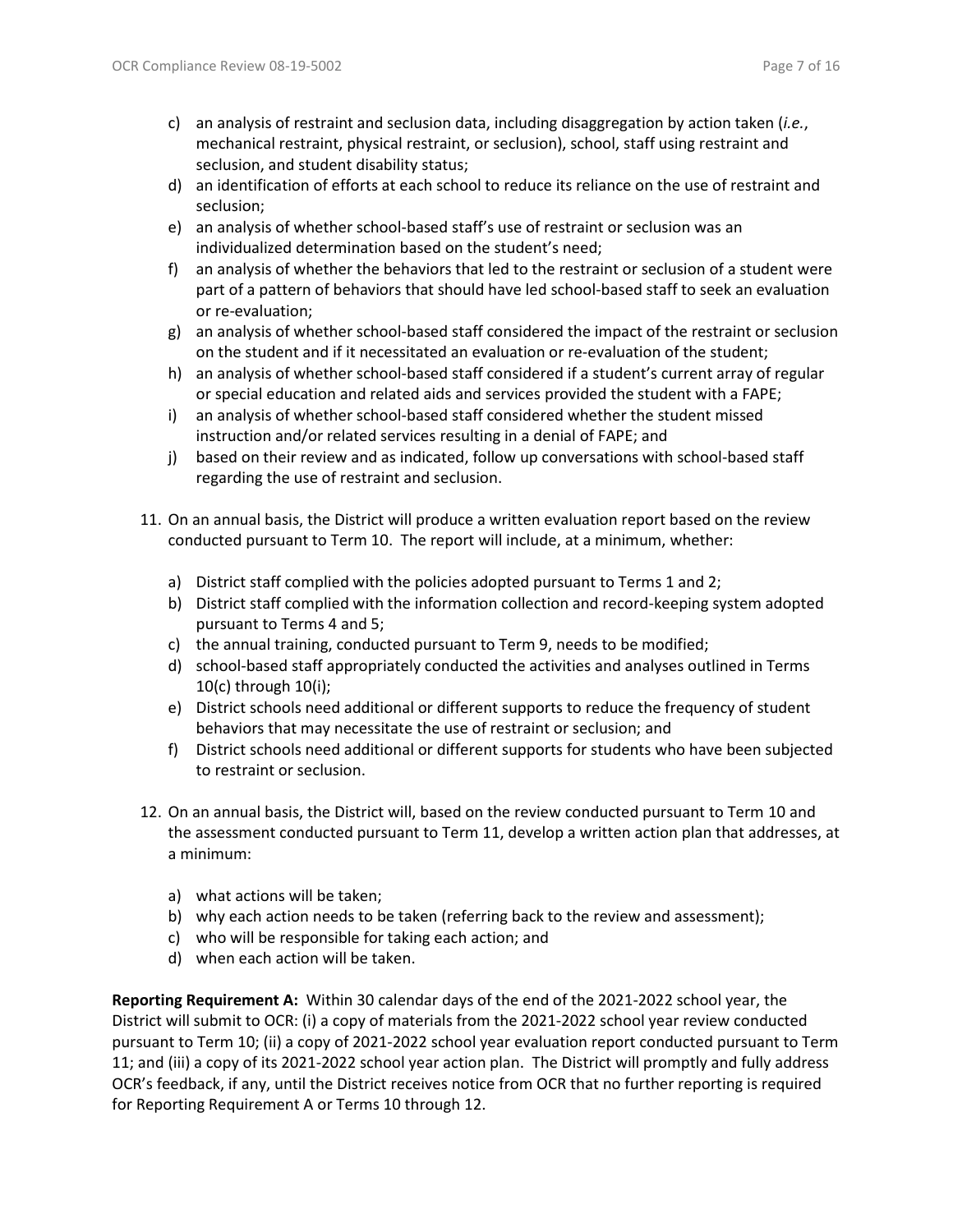### **EVALUATIONS**

*Terms 13 through 21 apply to District students XXXX, XXXX, and XXXX. For readability, "Student," "them," and "they" are used throughout Terms 13 through 21 to represent these students.*

- 13. Within 15 calendar days of this Agreement being signed, the District will make at least three attempts, via various methods (e.g., phone, email, letter, or in person), to obtain consent for an evaluation from the Student's parent or guardian (Parent). The District will provide the Parent with an overview of the evaluation process and a copy of the procedural safeguards.
- 14. *Evaluation*: If the Parent provides consent for an evaluation, the District will evaluate the Student within 30 calendar days of receiving consent. In evaluating the Student, the District will ensure that tests and other evaluation materials: (1) have been validated for the specific purpose for which they are used; (2) administered by trained personnel in conformance with the instruction provided by their producer; and (3) include those tailored to assess specific areas of educational need and not merely those which are designed to provide a single general intelligence quotient.
- 15. *Eligibility Meeting*: Within 30 calendar days of the evaluation being completed, the District will convene a group of persons knowledgeable about the Student (*e.g.*, an IEP team), the meaning of the evaluation data, and the placement options, including the Parent, to discuss the evaluation results and to determine whether the Student is eligible under Section 504 or the Individuals with Disabilities Education Act (IDEA). $3$  The Parent will be permitted to invite persons knowledgeable about the Student to attend the meeting. The group will draw upon information from a variety of sources, including incidents of restraint of the Student since they became a student in the District and the Student's behavior and discipline since they became a student in the District. The Team will carefully consider all information provided by the Parent and his or her invitees, if any. The eligibility decision will reflect the judgment of the team, not the judgment of a single individual.
- 16. If the Team determines that an evaluation under IDEA is appropriate but subsequently finds the Student not eligible for an Individualized Education Program (IEP), the Team will consider whether the student is eligible for a Section 504 Plan.
- 17. *Procedural Safeguards*. The District will provide the Parent with a copy of the District's procedural safeguards, as required by Section 504.
- 18. *Plan Creation Meeting*: Within 30 calendar days of the eligibility meeting required by Term 15, if the Student is determined to be eligible, the District will convene the Student's Section 504 or IEP team to: (1) create a Section 504 plan or IEP for the Student; and (2) decide whether an FBA will be conducted and an BIP will be created for the Student. The Parent will be permitted to invite persons knowledgeable about the Student to attend the meeting. The team will carefully consider all information provided by the Parent and his or her invitees, if any. The plan and the

<sup>&</sup>lt;sup>3</sup> Except in extraordinary circumstances, OCR does not typically substitute its judgment for the decisions made by an IEP team that is properly constituted and that takes appropriate actions in light of the requirements of due process.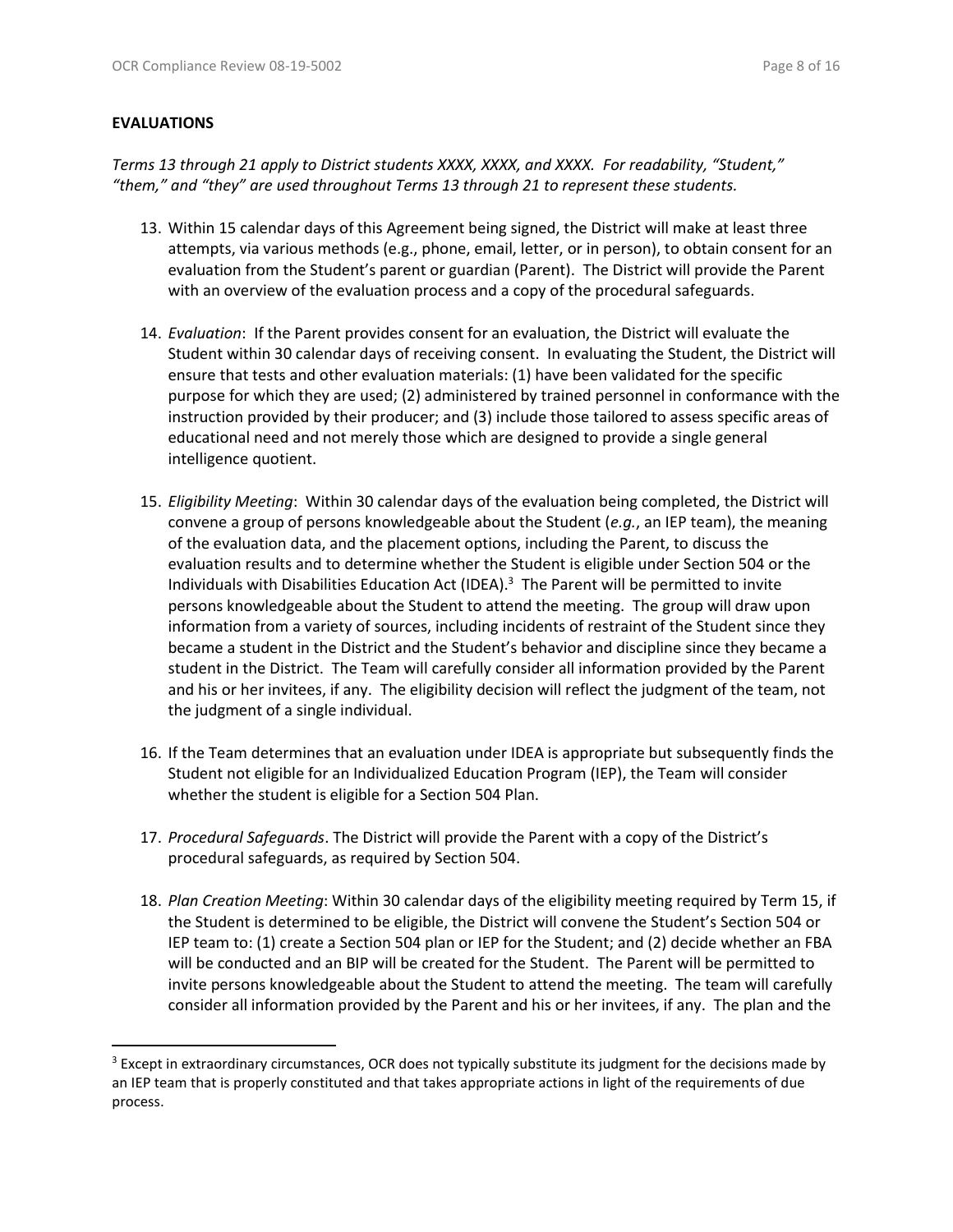decision regarding the FBA and BIP will reflect the judgment of the team, not the judgment of a single individual.

- 19. Within 10 calendar days of the plan creation meeting required by Term 18, the District will provide the Parent with a copy of the plan, if the team develops one.
- 20. *FAPE*: if the Student is found eligible, the District will provide the student with a free and appropriate public education, where an appropriate education is the provision of regular or special education and related aides and services that are designed to meet the individual educational needs of the student in the least restrictive environment.
- 21. *Re-evaluation:* If the Student is found eligible, the District will conduct re-evaluations of the Student (1) periodically, and (2) prior to any subsequent significant change in placement.

**Reporting Requirement A:** Within 15 calendar days of this Agreement being signed, the District will submit to OCR a report about its attempts to obtain consent for an evaluation from the Parent. The report will include, at a minimum: (i) the date(s) and time(s) that the District attempted to contact the Parent; (ii) the method(s) by which the District attempted to contact the Parent; (iii) the name(s) and title(s) or position(s) of the District staff member(s) who attempted to contact the Parent; (iv) the Parent's response(s) to the District's attempts; (v) copies of any written attempts to contact the Parent; and (vi) if the Parent provides consent, a copy of the Parent's consent and documentation showing that the Parent was provided with a copy of the procedural safeguards. The District will promptly and fully address OCR's feedback, if any, until the District receives notice from OCR that no further reporting is required for Reporting Requirement A.

**Reporting Requirement B:** If the Parent provides consent for an evaluation, then within 45 calendar days of the consent being provided, the District will submit to OCR a copy of the evaluation. The District will promptly and fully address OCR's feedback, if any, until the District receives notice from OCR that no further reporting is required for Reporting Requirement B.

**Reporting Requirement C:** If the Parent provides consent for an evaluation, then within 45 calendar days of the evaluation being complete, the District will submit to OCR: (i) a copy of the eligibility meeting invitation sent to the Parent; (ii) notes or minutes from the eligibility meeting that reflect, at a minimum, the Parent's perspective, District staff's perspectives, information considered, eligibility decision, and rationale for the eligibility decision; and (iii) confirmation that the Parent was provided with the District's procedural safeguards (*e.g.*, an email to the Parent or a signature from the Parent confirming receipt). If the Student is reevaluated during the monitoring of this Agreement, Reporting Requirements B and C will also apply to that re-evaluation. The District will promptly and fully address OCR's feedback, if any, until the District receives notice from OCR that no further reporting is required for Reporting Requirement C.

**Reporting Requirement D:** If the Student is found eligible, then within 45 calendar days of the eligibility meeting, the District will submit to OCR: (i) a copy of the Student's plan; (ii) notes or minutes from the plan creation meeting that reflect, at a minimum, the Parent's perspective, District staff's perspectives, information considered, and decision regarding an FBA and BIP; (iii) documentation showing that the Parent was provided with a copy of the plan (*e.g.*, a copy of an email to the Parent or a signature from the Parent confirming receipt). If the Student is reevaluated during the monitoring of this Agreement, Reporting Requirement D will also apply to any subsequent eligibility meeting. The District will promptly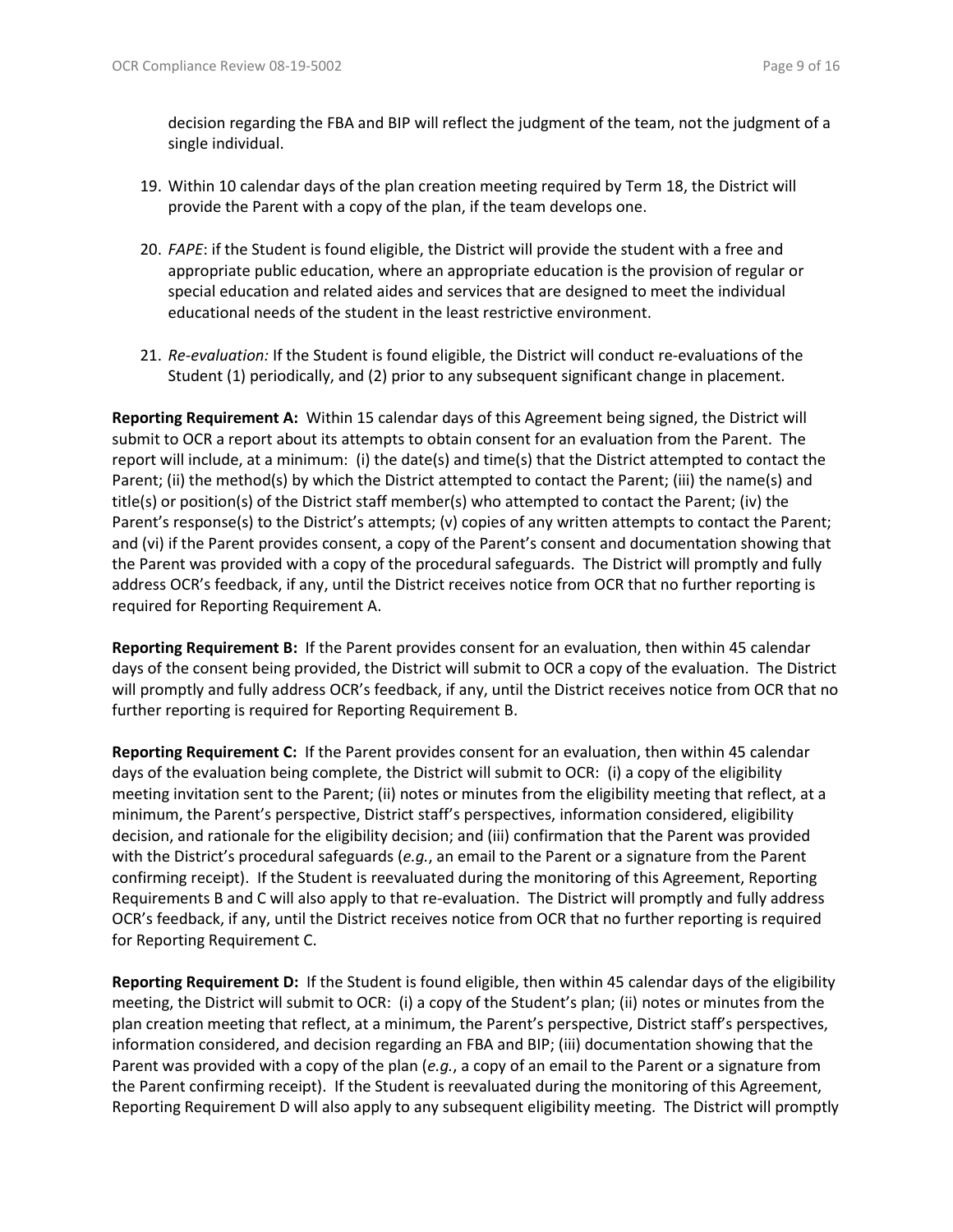and fully address OCR's feedback, if any, until the District receives notice from OCR that no further reporting is required for Reporting Requirement D.

### **COMPENSATORY SERVICES AND REMEDIAL MEASURES**

*Terms 22 through 25 apply to District students XXXX and XXXX. 4 For readability, "Student," "his," and "him" are used throughout Terms 22 through 25 to represent both students.*

- 22. Within 30 calendar days of this Agreement being signed, the District will convene an IEP team (Team) meeting for the Student to review available data and discuss, at a minimum:
	- a) restraints of the Student during the 2018-2019, 2019-2020, and 2020-2021 school years;
	- b) whether the Student's behaviors that led to the restraints were part of a larger pattern of behaviors that may indicate a need for a re-evaluation;
	- c) the impact of the restraints on the Student and if the effects of the impact resulted in a need for a re-evaluation;
	- d) whether the Student's current array of regular or special education and related aids and services provides the Student with a FAPE;
	- e) how the use of restraint affected the Student's receipt of regular or special education and related aids and services resulting in a denial of FAPE;
	- f) whether the Student is entitled to compensatory services or remedial measures (at no cost to his parent or guardian) as a result of restraints during the 2018-2019, 2019-2020, and 2020-2021 school years;
	- g) whether the Student will be reevaluated;
	- h) whether the Student needs an FBA and BIP; and
	- i) other services and supports designed to address the Student's behaviors that led to him being restrained.
- 23. Regarding the meeting required by Term 22, the District will ensure that:
	- a) the meeting is held in a manner that is consistent with the procedural requirements of Section 504 (34 C.F.R. Sections 104.35-36);
	- b) the Team includes School and District employees who have knowledge of the matters being considered;
	- c) the Student's parent or guardian ("Parent") is invited to the meeting and permitted to invite persons knowledgeable about the Student to attend the meeting;
	- d) the Team carefully considers all information provided by the Parent and his or her invitees (if any);
	- e) any decisions reflect the judgment of the Team and not the judgment of a single individual;
	- f) the Parent receives notice of applicable procedural safeguards; and
	- g) within 10 calendar days of the meeting, the Parent is notified, in writing, of the decisions made at the meeting, including all decisions regarding re-evaluation and compensatory services or remedial measures.

<sup>4</sup> The District informed OCR that XXXX was disenrolled from the District by his parents on XXXX. The District will fulfill Terms 22 through 25 for XXXX should he re-enroll at the District in the future.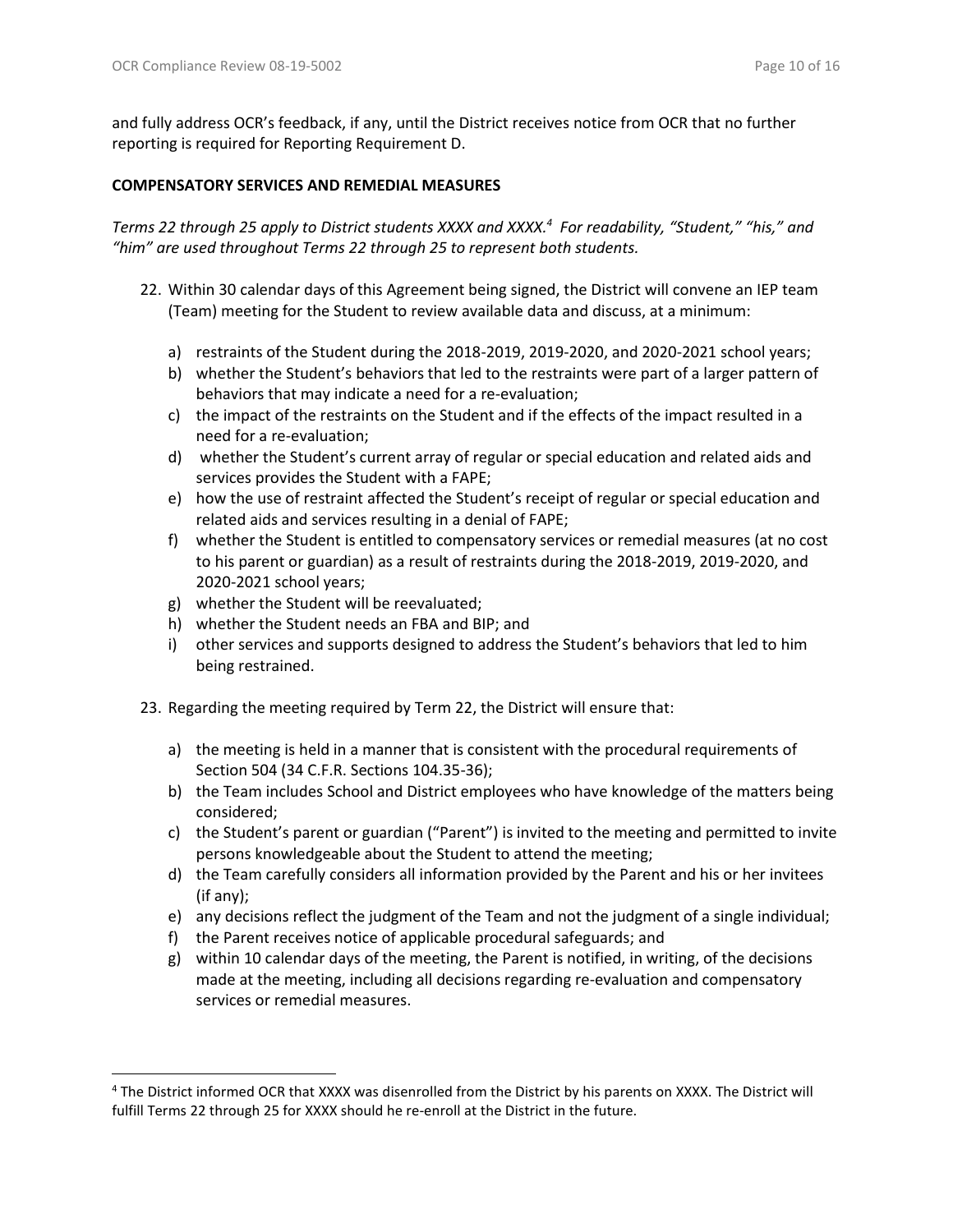- 24. If, in the meeting required by Term 22, the Team determines that the Student needs a reevaluation, the Team will conduct a re-evaluation that meets the requirements of Terms 14 through 19.
- 25. If, in the meeting required by Term 22, the Team determines that the Student is entitled to compensatory services or remedial measures, the Team will develop a written plan that includes:
	- a) the type(s) and amount(s) of compensatory services or remedial measures owed;
	- b) who will provide the compensatory services or remedial measures, including name(s), title(s) or position(s), and contact information;
	- c) where the compensatory services or remedial measures will be provided (*e.g.*, school, home, etc.); and
	- d) when the compensatory services or remedial measures will be provided, including a start date and schedule.

**Reporting Requirement A:** Within 30 calendar days of the Student's Team meeting, the District will submit to OCR: (i) a copy of the District's invitation(s) to the Student's parent or guardians to attend the meeting and to provide his or her input; (ii) a list of the individuals who attended the meeting, including each individual's name and title or position; (iii) a summary of the Team's discussion about restraints of the Student; (iv) a summary of the Team's discussion and decision about a re-evaluation of the Student, an FBA and BIP for the Student (and a copy of the FBA, if one is conducted, and a copy of the BIP, if one is created), other services and supports designed to address the Student's behaviors, compensatory services or remedial measures for the Student (and a copy of the plan, if one is created); (v) documentation demonstrating that the District provided the Student's parent or guardian with notice of applicable procedural safeguards; and (vi) a copy of the written notice (including the plan for compensatory services or remedial measures, if one is created) to the Student's parent or guardian. The District will promptly and fully address OCR's feedback, if any, until OCR notifies the District that no further reporting is required for Reporting Requirement A.<sup>5</sup>

**Reporting Requirement B:** Within 90 calendar days of receiving OCR's notice that no further reporting was required for Reporting Requirement A, the District will submit to OCR documentation demonstrating that all plans, including any plan for compensatory services or remedial measures, as determined by the Team, were carried out. Documentation of plan implementation will include but not necessarily be limited to: (i) tracking the implementation of plan provisions; (ii) tracking the efficacy of plan provision and whether they are providing the Student with a FAPE; (iii) a review of the use of restraints to determine whether they are part of a trend that would require a re-evaluation, additional or different supports and services, and/or an FBA; and (iv) a review of how restraints impacted the Student's receipt of plan provisions and whether it resulted in a denial of FAPE. The District will promptly and fully address OCR's feedback, if any, until OCR notifies the District that no further reporting is required for Reporting Requirement B or Terms 22 through 25. 6

<sup>&</sup>lt;sup>5</sup> Except in extraordinary circumstances, OCR does not typically substitute its judgment for the decisions made by an IEP team that is properly constituted and that takes appropriate actions in light of the requirements of due process.

<sup>&</sup>lt;sup>6</sup> This case will remain in monitoring until all compensatory services or remedial measures (if any) have been provided, or until the District provides an acceptable explanation for why the compensatory services or remedial measures cannot be provided.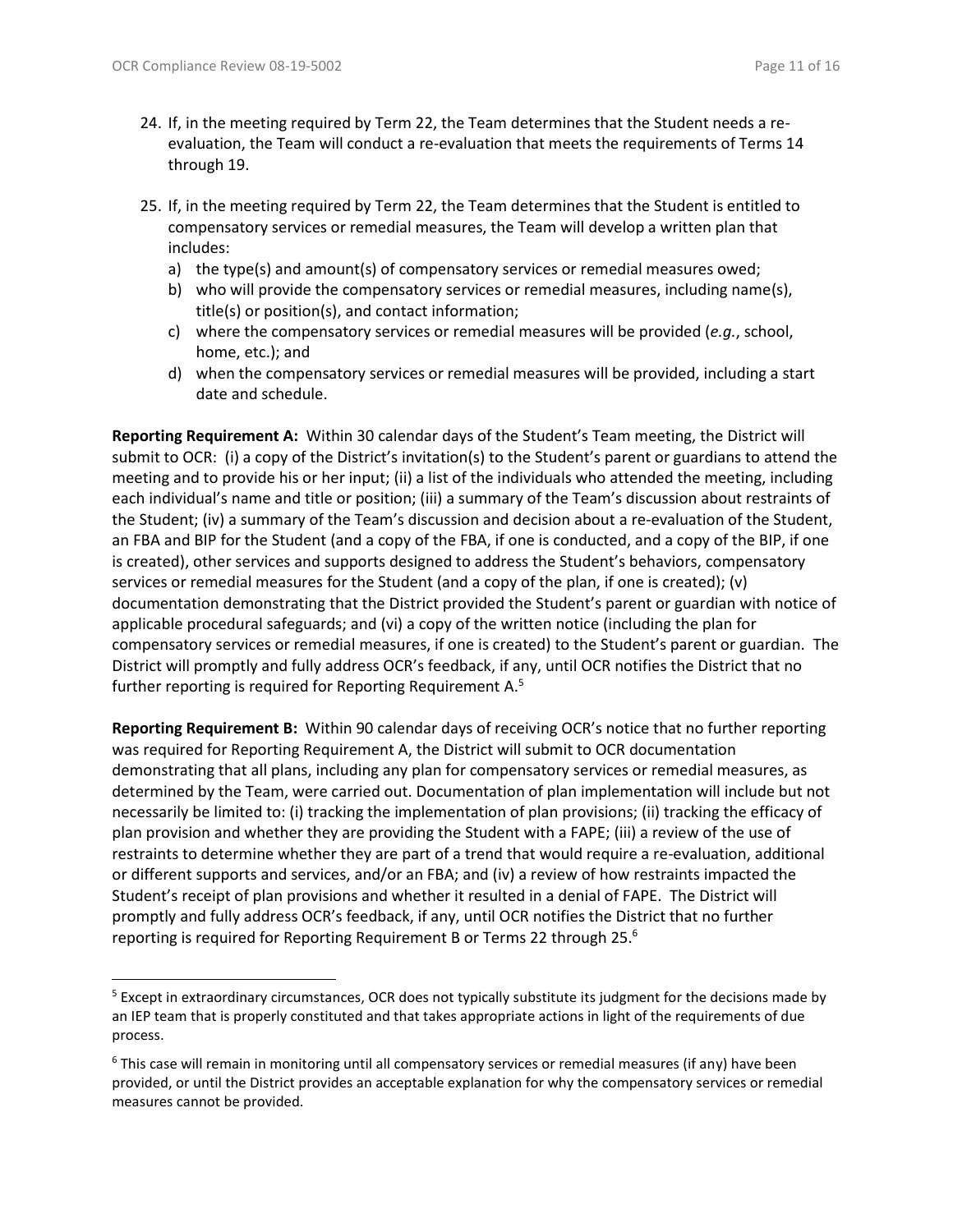#### **Ombudsman/Parker Alternative School**

- 26. By no later than October 1, 2021 the District agrees to complete an audit of the IEPs and Section 504 Plans of each student currently enrolled at Ombudsman/Parker Alternative School to determine whether:
	- a) students were reevaluated prior to enrolling at Ombudsman;
	- b) placement decisions were individualized to meet the students' needs;
	- c) special education services were delivered by a certified special education teacher; and
	- d) students are being provided specialized instruction and access to a special education teacher and resource room, as indicated in their plans.

**Reporting Requirement A:** Within 30 calendar days of the completion of the District's audit the District will submit to OCR: (i) a copy of the District's findings, including any associated notes or documents; (ii) a list of the individuals involved in the audit and their role in the audit; (iii) for those students where the District concluded services were fully implemented, documentation that supports that conclusion; (iv) for those students where the District concluded services were not fully implemented, documentation that identifies the type and quantify of services that were not provided. The District will promptly and fully address OCR's feedback, if any, until OCR notifies the District that no further reporting is required for Reporting Requirement A or Term 26.

- 27. Within 30 calendar days of this Agreement being signed, the District will convene a Section 504 team (Team) meeting for XXXX (Student) to review available data and discuss, at a minimum:
	- a) the District's failure to reinstate the Student's July 19, 2019 Section 504 Plan (Plan) when she returned to the District on November 4, 2019, and the resulting failure to provide the Student with a FAPE from the start of the 2019-2020 school year until the date of the meeting;
	- b) whether the Student is entitled to compensatory services or remedial measures (at no cost to his parent or guardian) as a result of the denial of FAPE;
	- c) whether the Student will be re-evaluated; and
	- d) whether the Student's July 19, 2019 Plan meets her current needs, and if not, any necessary changes and/or additions.
- 28. Regarding the meeting required by Term 27, the District will ensure that:
	- a) the meeting is held in a manner that is consistent with the procedural requirements of Section 504 (34 C.F.R. Sections 104.35-36);
	- b) the Team includes School and District employees who have knowledge of the matters being considered;
	- c) the Student's parent or guardian ("Parent") is invited to the meeting and permitted to invite persons knowledgeable about the Student to attend the meeting;
	- d) the Team carefully considers all information provided by the Parent and his or her invitees (if any);
	- e) any decisions reflect the judgment of the Team and not the judgment of a single individual;
	- f) the Parent receives notice of applicable procedural safeguards; and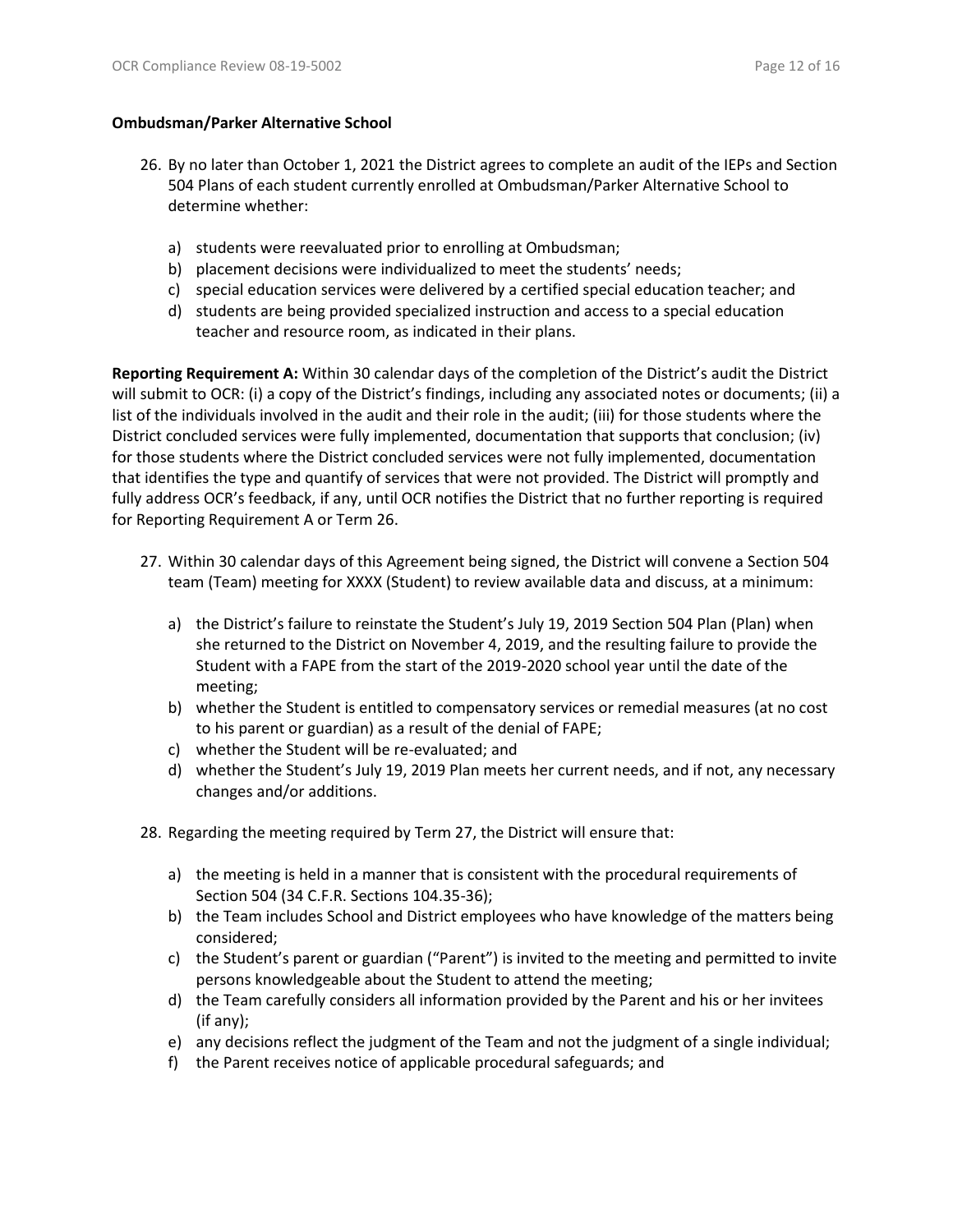- g) within 10 calendar days of the meeting, the Parent is notified, in writing, of the decisions made at the meeting, including all decisions regarding re-evaluation and compensatory services or remedial measures.
- 29. If, in the meeting required by Term 27, the Team determines that the Student needs a reevaluation, the Team will conduct a re-evaluation that meets the requirements of Terms 14 through 19.
- 30. If, in the meeting required by Term 27, the Team determines that the Student is entitled to compensatory services or remedial measures, the Team will develop a written plan that includes:
	- a) the type(s) and amount(s) of compensatory services or remedial measures owed;
	- b) who will provide the compensatory services or remedial measures, including name(s), title(s) or position(s), and contact information;
	- c) where the compensatory services or remedial measures will be provided (*e.g.*, school, home, etc.); and
	- d) when the compensatory services or remedial measures will be provided, including a start date and schedule.

**Reporting Requirement A:** Within 30 calendar days of the Student's Team meeting, the District will submit to OCR: (i) a copy of the District's invitation(s) to the Student's parent or guardian to attend the meeting and to provide his or her input; (ii) a list of the individuals who attended the meeting, including each individual's name and title or position; (iii) a summary of the Team's discussion and decision about compensatory education or remedial services; (iv) a summary of the Team's discussion and decision about a re-evaluation of the Student; (v) documentation demonstrating that the District provided the Student's parent or guardian with notice of applicable procedural safeguards; and (vi) a copy of the written notice (including the plan for compensatory services or remedial measures, if one is created) to the Student's parent or guardian. The District will promptly and fully address OCR's feedback, if any, until OCR notifies the District that no further reporting is required for Reporting Requirement A.<sup>7</sup>

**Reporting Requirement B:** Within 90 calendar days of receiving OCR's notice that no further reporting was required for Reporting Requirement A, the District will submit to OCR documentation demonstrating that any plans for compensatory services or remedial measures were carried out. The District will promptly and fully address OCR's feedback, if any, until OCR notifies the District that no further reporting is required for Reporting Requirement B or Terms 27 through 30. $^8$ 

31. By no later than November 1, 2021 the District agrees to hold an IEP or Section 504 Plan meeting for every student currently enrolled at Ombudsman/Parker Alternative School with an IEP or Section 504 Plan<sup>9</sup>, for the purpose of determining whether:

 $<sup>7</sup>$  Except in extraordinary circumstances, OCR does not typically substitute its judgment for the decisions made by</sup> an IEP team that is properly constituted and that takes appropriate actions in light of the requirements of due process.

<sup>&</sup>lt;sup>8</sup> This case will remain in monitoring until all compensatory services or remedial measures (if any) have been provided, or until the District provides an acceptable explanation for why the compensatory services or remedial measures cannot be provided.

<sup>&</sup>lt;sup>9</sup> A meeting held pursuant to Terms 27 and 28 will satisfy Term 31 for student XXXX.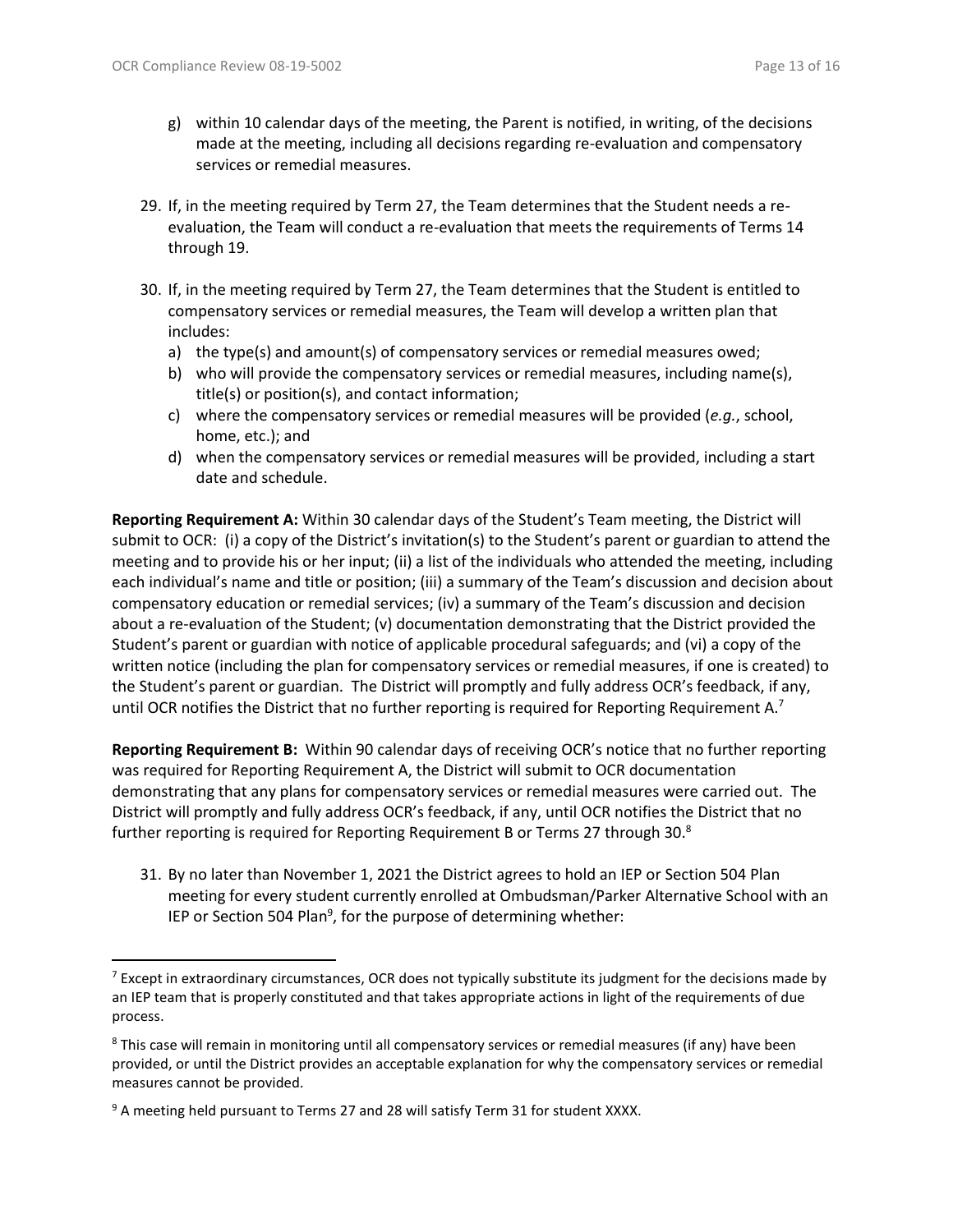- a) the student's current array of regular or special education and related aids and services provides the student with a FAPE;
- b) the student will be reevaluated; and
- c) the student is entitled to compensatory services or remedial measures (at no cost to his parent or guardian) as a result of:
	- i. not receiving services as outlined in their plan; and/or
	- ii. not receiving special education services by a certified special education teacher; and/or
	- iii. not being provided with specialized instruction and access to a special education teacher and resource room, as indicated in their plans.

**Reporting Requirement A:** Within 30 calendar days of the Student's Team meeting, the District will submit to OCR: (i) a copy of the District's invitation(s) to the Student's parent or guardians to attend the meeting and to provide his or her input; (ii) a list of the individuals who attended the meeting, including each individual's name and title or position; (iii) a summary of the Team's discussion; (iv) a summary of the Team's discussion related to compensatory services, if necessary (and a copy of the plan, if one is created); (v) documentation demonstrating that the District provided the Student's parent or guardian with notice of applicable procedural safeguards; and (vi) a copy of the written notice (including the plan for compensatory services or remedial measures, if one is created) to the Student's parent or guardian. The District will promptly and fully address OCR's feedback, if any, until OCR notifies the District that no further reporting is required for Reporting Requirement A.<sup>10</sup>

**Reporting Requirement B:** Within 90 calendar days of receiving OCR's notice that no further reporting was required for Reporting Requirement A, the District will submit to OCR documentation demonstrating that all plans, including any plan for compensatory services or remedial measures, as determined by the Team, were carried out. The District will promptly and fully address OCR's feedback, if any, until OCR notifies the District that no further reporting is required for Reporting Requirement B or Term  $31.^{11}$ 

- 32. The District will develop and adopt a memorandum of understanding (MOU) with Ombudsman/Chancelight (Ombudsman) that, at a minimum, specifies:
	- a) parents, guardians, and students cannot be asked to waive or modify services under an IEP or Section 504 Plan as a pre-requisite to enrolling and/or continued enrollment at Ombudsman;
	- b) relevant Ombudsman staff will be responsible for completing the form described in Term 5;
	- c) the District, with Ombudsman staff joining the team, will conduct a re-evaluation of every student with an IEP, prior to their enrollment at Ombudsman/Parker Alternative School to determine if Ombudsman is an appropriate placement in the least restrictive environment;

 $10$  Except in extraordinary circumstances, OCR does not typically substitute its judgment for the decisions made by an IEP team that is properly constituted and that takes appropriate actions in light of the requirements of due process.

 $11$  This compliance review will remain in monitoring until all compensatory services or remedial measures (if any) have been provided, or until the District provides an acceptable explanation for why the compensatory services or remedial measures cannot be provided.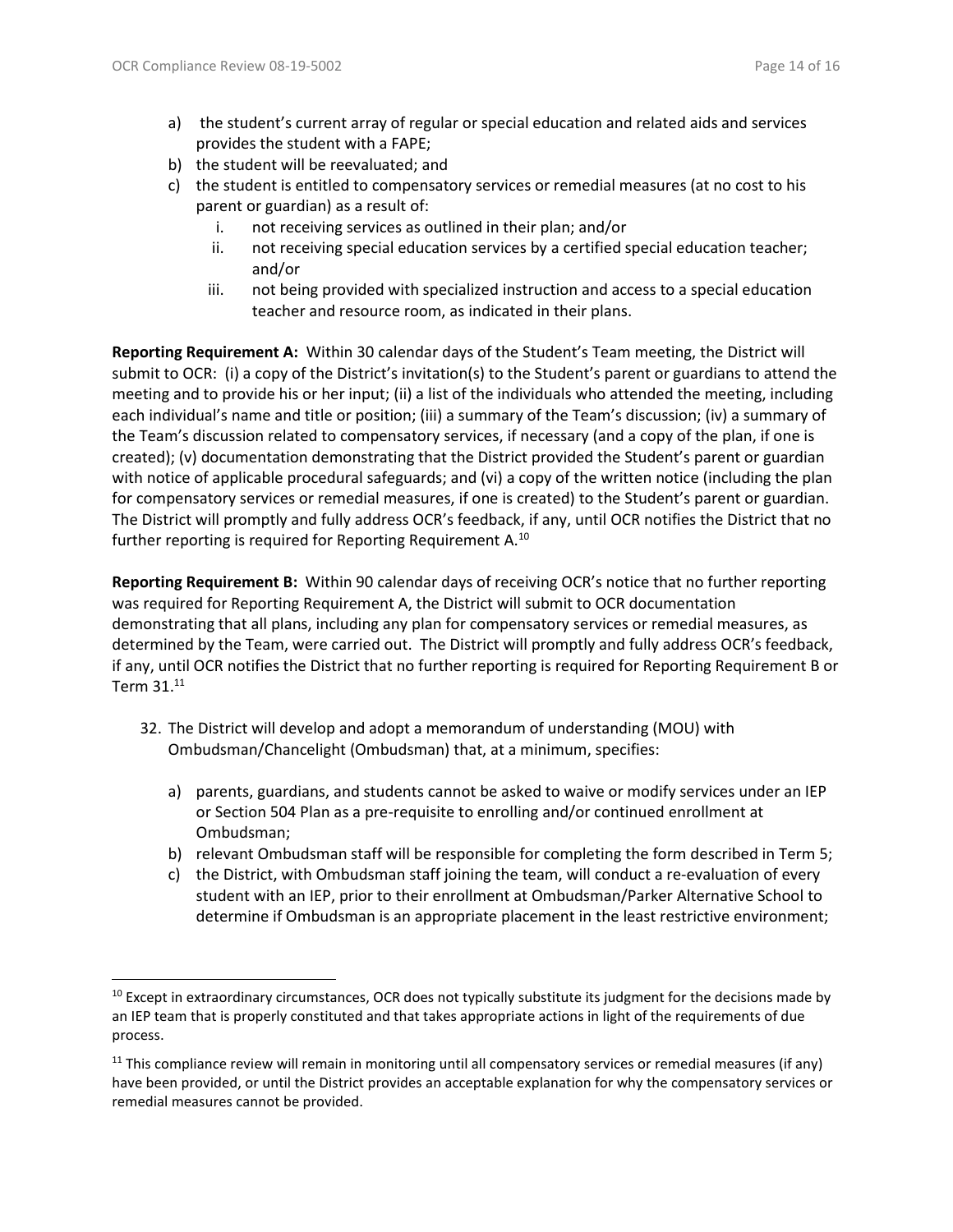- d) the District and Ombudsman staff acting on the District's behalf are committed to providing special education and related services based on an eligible student's individual educational needs and not based on their enrollment at Ombudsman/Parker Alternative School;
- e) the District and Ombudsman will develop and adopt a procedure designed to ensure the accurate, timely, and thorough collection of information regarding the implementation of provisions in a student's plan;
- f) Ombudsman staff will track the implementation of each provision in a student's plan and submit that information to the District so that the District may determine whether a student's current array of regular or special education and related aids and services provides the student with a FAPE;
- g) the District will ensure that a certified special education teacher is available to provide special education services to eligible students at Ombudsman, and Ombudsman will ensure that the certified the special education teacher(s) will have the necessary access to students at Ombudsman;
- h) the District will ensure that every eligible student at Ombudsman that needs related services will have available to them the necessary related service provider, and Ombudsman will ensure that the related service provider(s) have the necessary access to students at Ombudsman;
- i) that District will make available to all Ombudsman staff every District special education policy and procedure, including those described in Terms 1 and 2, and Ombudsman will ensure that all Ombudsman staff have received and read every District special education policy and procedure; and
- j) relevant Ombudsman staff will be included in the trainings described in Term 9.

**Reporting Requirement A:** Within 60 calendar days of this Agreement being signed, the District will submit to OCR documentation verifying that the MOU developed pursuant to Term 32 is being followed as written. The District will promptly and fully address OCR's feedback, if any, until OCR notifies the District that no further reporting is required for Reporting Requirement A or Term 32.

**Reporting Requirement B**: By October 1, 2021, the District will submit to OCR: (i) a list of every student newly enrolled into Ombudsman for the 2021-2022 school year; (ii) documentation demonstrating that each newly enrolled student was re-evaluated in conjunction with their enrollment at Ombudsman; and (iii) documentation demonstrating that the re-evaluations were done in accordance with the requirements of Terms 14 through 19.

**Reporting Requirement C:** By June 1, 2022, the District will submit to OCR: (i) a list of each Ombudsman student with an IEP or Section 504 Plan; (2) a copy of each IEP or Section 504 Plan that was in effect for the student during the 2021-2022 school year; and (3) data that tracks and verifies the delivery of each provision of the student's plan.

The District understands that by signing this Agreement, it agrees to provide data and other information in a timely manner in accordance with the reporting requirements of this Agreement. Further, the District understands that during the monitoring of this Agreement, if necessary, OCR may visit the District, interview staff and students and request such additional reports or data as are necessary for OCR to determine whether the District has fulfilled the terms of this Agreement. Upon the District's satisfaction of the commitments made under the Agreement, OCR will close the case.